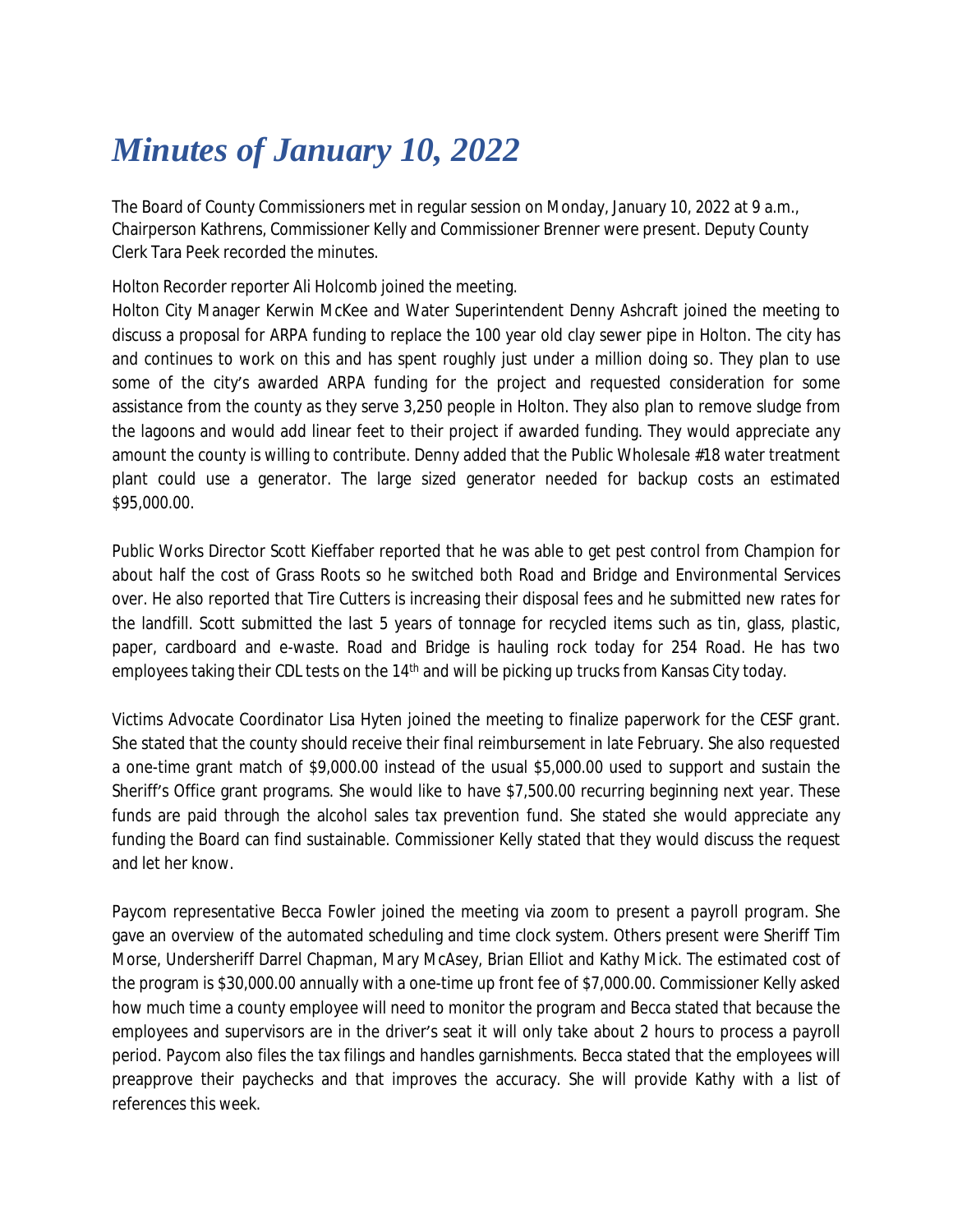Commissioner Kelly made a motion to approve a one-time payment to match grant funds in the amount of \$9,000.00 from alcohol tax funds and Commissioner Brenner seconded. Motion carried 3/0. Commissioner Kelly made a motion to approve recurring annual payments to match grant funds in the amount of \$7,500.00 from alcohol tax funds and Commissioner Brenner seconded. Motion carried 3/0. This is for matching grant funds for victim services programs.

Commissioner Brenner made a motion to reappoint Ed Kathrens as Chairperson for 2022 and Commissioner Kelly seconded. Motion carried 3/0. Commissioner Brenner made a motion to reappoint Keith Kelly as Vice Chairperson for 2022 and Commissioner Kelly seconded. Motion carried 3/0.

Banner Lake Director Kurt Zibell reported that he is seeking a new ice vendor as his will no longer serve the lake as they cannot meet the order minimum requirements. He is also placing an ad to find a south side lake host.

Commissioner Brenner made a motion to adopt Resolution 2022-01 Cash Basis and Commissioner Kelly seconded. Motion carried 3/0.

Commissioner Brenner made a motion to adopt Resolution 2022-02 Financial Institutions and Commissioner Kelly seconded. Motion carried 3/0.

Commissioner Brenner made a motion to adopt Resolution 2022-03 Official Newspaper and Commissioner Kelly seconded. Motion carried 3/0.

Commissioner Brenner made a motion to adopt Resolution 2022-04 Cancelling Warrants and Commissioner Kelly seconded. Motion carried 3/0.

Commissioner Brenner made a motion to adopt Resolution 2022-05 Landfill Rates and Commissioner Kelly seconded. Motion carried 3/0.

Adjourned for lunch from noon to 1 p.m. County Counselor Lee Hendricks joined the meeting.

Tourism board members Suzette McCord Rogers and Ashlee York joined the meeting to seek approval of the proposed 2022 budget. They estimate spending between \$56,200.00 to \$60,000.00 during the year for murals, advertising, education and promotion for the county. They have a vacant position on the board as they accepted the resignation of Dhiren Chatterji. They will be sending him a thank you letter for his time on the board. Suzette reported that she had submitted for grant funding to help with the murals but was denied this round as it is a very competitive grant. She will continue to request grant funding. Commissioner Brenner made a motion to approve a tourism advertising grant for the American Legion for a gun show in the amount of \$500.00 and Commissioner Kelly seconded. Motion carried 3/0. Tourism funds are generated through a transient guest sales tax from lodging establishments within the county.

Appraiser Kate Immenschuh submitted planning and zoning board member reappointments for 2022. Commissioner Brenner made a motion to approve the board members and Commissioner Kelly seconded. Motion carried 3/0.

Commissioner Kelly made a motion to approve the December 27<sup>th</sup> minutes as written and Commissioner Brenner seconded. Motion carried 3/0.